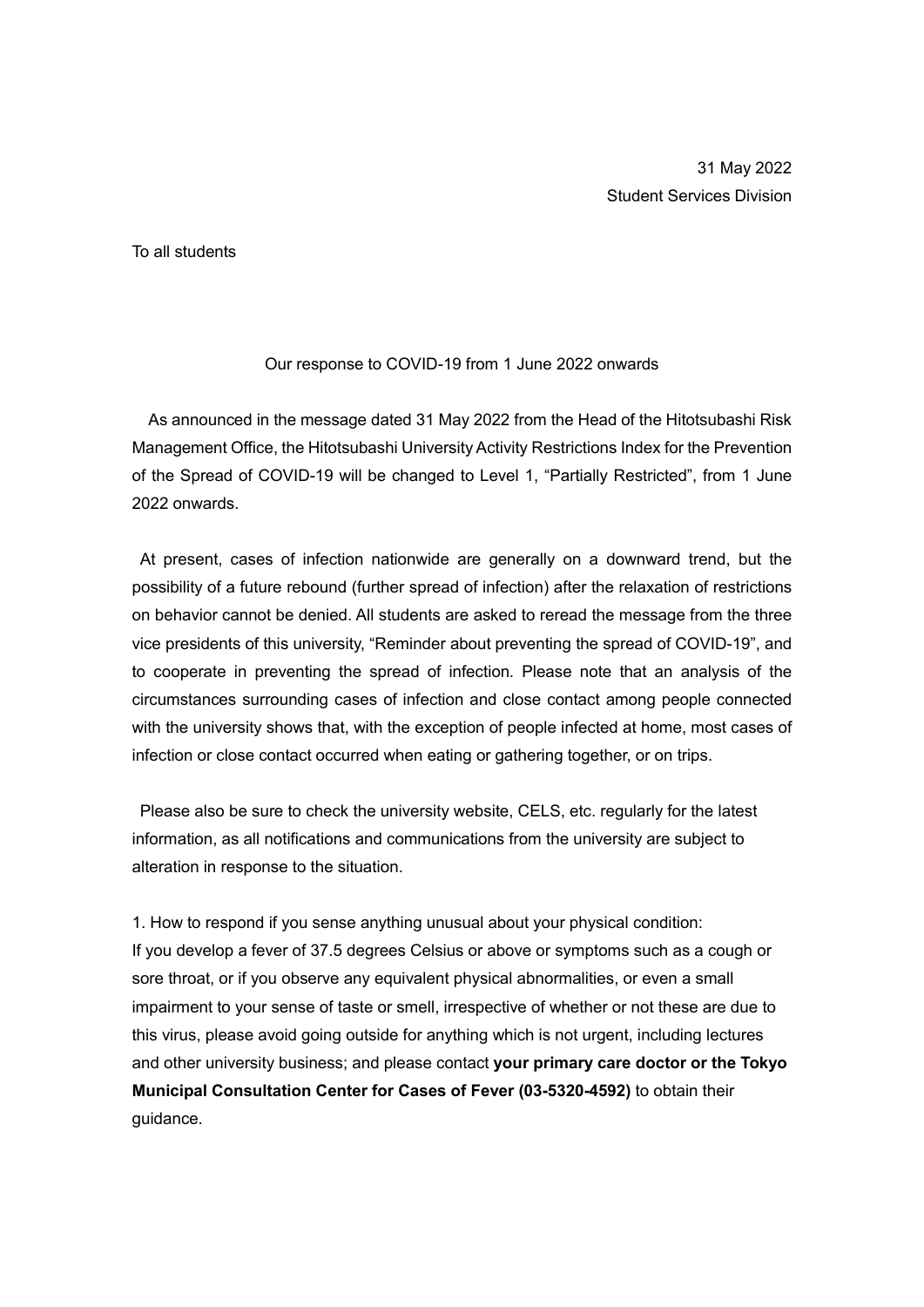2. If you are diagnosed as positive or suspected positive as the result of testing by a medical institution:

At the same time as following the guidance of the medical institution, please report this immediately by telephone to the university's health center, and do not under any circumstances come to campus or take part in extracurricular activities, etc.

Hitotsubashi University Health Center: Weekdays, 8:30 – 17:15 (Tel. 042-580-8172) <https://www.hit-u.ac.jp/eng/campuslife/health/center.html>

\* How to contact the university outside the opening hours listed above: please enter the necessary information using the form below. Contact Tracing Form for COVID-19

<https://forms.gle/PzqPscp9roFJWF5S8>

3. Entry to the university premises (including all university facilities located off campus): 1) IDs will continue to be checked when you enter the premises in the same way as they have been until now, so please ensure that you bring your student ID card when you enter. 2) Please spend as short a time as possible on university premises.

## 4. Everyday activities

1) Please make every effort to act prudently, such as avoiding participation in gatherings attended by large numbers of people or those whom you do not normally meet and which involve food and drink, and other events which carry a high risk of infection. At the same time, please continue to ensure that you wash your hands frequently, gargle, sanitize your hands, and observe mask etiquette. When eating out, please do your best to choose eating and drinking establishments certified by the local government. Also, please strictly refrain from behavior such as large parties at home involving food and drink, or the group drinking of alcohol on the streets, in parks, etc.

Note that the policies below regarding the wearing of masks were laid out in the "Basic Policies for Novel Coronavirus Disease Control" (English summary at [https://www.mhlw.go.jp/content/10900000/000634753.pdf\)](https://www.mhlw.go.jp/content/10900000/000634753.pdf), the content of which was partially revised on 23 May 2022. Bearing these in mind, please make appropriate judgements according to the circumstances and cooperate in preventing the spread of infection.

- If you are unable to maintain a suitable physical distance from other people, masks should be worn
- If you can maintain a suitable physical distance from other people or in physical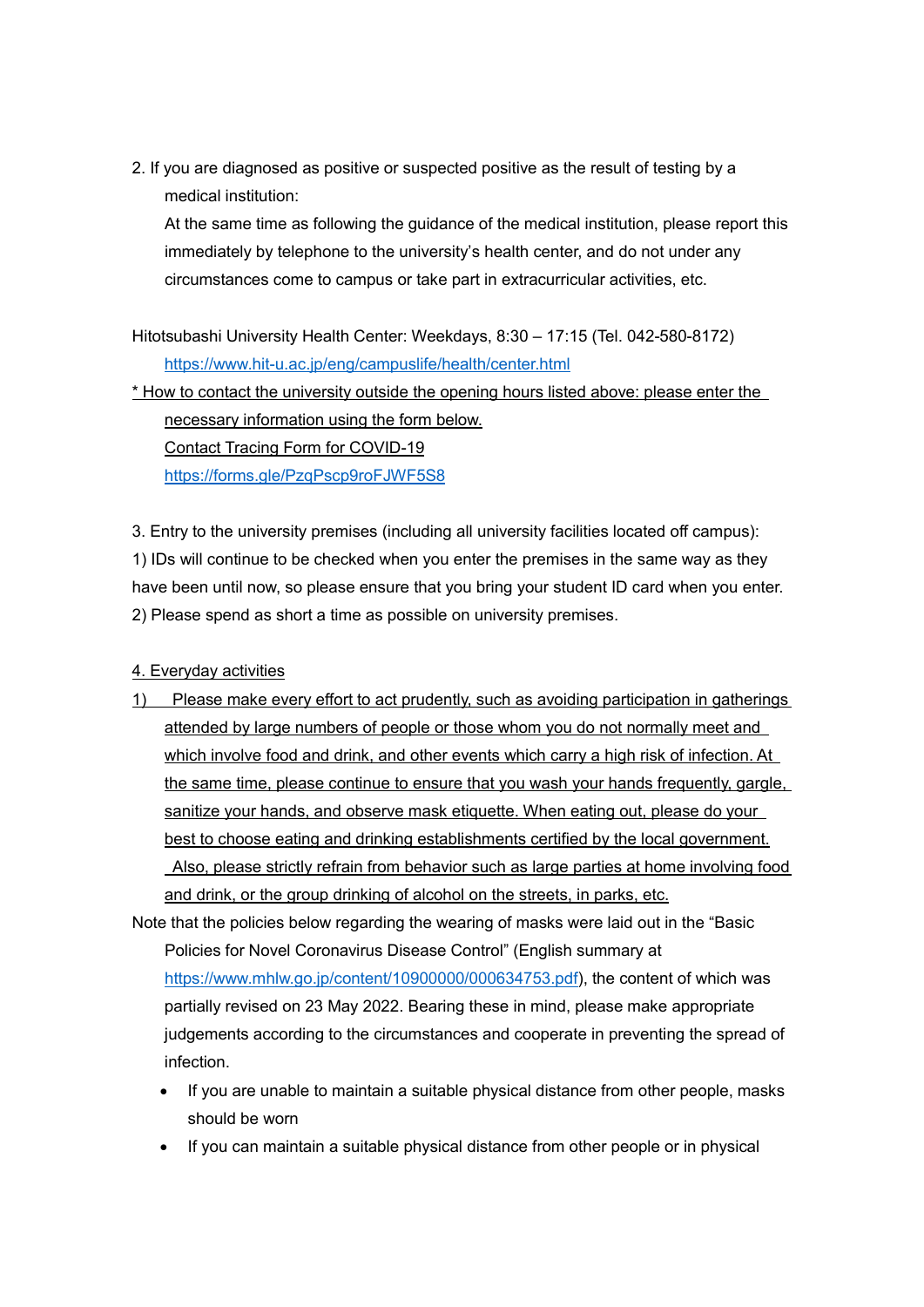education classes, masks do not need to be worn

- On summer days with high temperatures, humidity, or heat stress index values, measures to prevent heatstroke should be prioritized, and masks removed
- When carrying out sports club activities, in particular those which involve contact, while following the rules for physical education classes, responses should be based on the guidelines drawn up by each sports association, and thorough measures to prevent infection, including the wearing of masks, should be taken in practice areas, changing rooms, during meals and travel as a group.
- 2) If you are experiencing mental anxiety due to the changing environment during the COVID-19 pandemic or the effects of loneliness, please talk to the university's Student Support Center or Health Center.
	- Student Support Center:<https://www.hit-u.ac.jp/soudan/counseling/> (Japanese only) Tel. 042-580-8147/ Mail: [imakoko@ad.hit-u.ac.jp](mailto:imakoko@ad.hit-u.ac.jp)
	- Health Center:<https://www.hit-u.ac.jp/eng/campuslife/health/center.html> Tel. 042-580-8172/ Mail: [hoken.g@ad.hit-u.ac.jp](mailto:hoken.g@ad.hit-u.ac.jp)
- 5. Extracurricular activities, etc.:
- Even under Level 1, events and activities which involve close contact, such as eating and drinking or overnight stays, continue to be forbidden. Please check manaba for information about the resumption of extracurricular activities and carry out the necessary procedures.

(Related websites) Ministry of Health, Labour and Welfare [https://www.mhlw.go.jp/stf/seisakunitsuite/bunya/newpage\\_00032.html](https://www.mhlw.go.jp/stf/seisakunitsuite/bunya/newpage_00032.html) Ministry of Foreign Affairs, overseas safety page <https://www.anzen.mofa.go.jp/riskmap/> Tokyo Municipal Consultation Center for Cases of Fever https://covid19.supportnavi.metro.tokyo.lg.jp/service/EDp1nr1qF93oYS5J Tama Tachikawa Health Center <https://www.fukushihoken.metro.tokyo.lg.jp/tthc/toiawase.html> Tama Kodaira Health Center